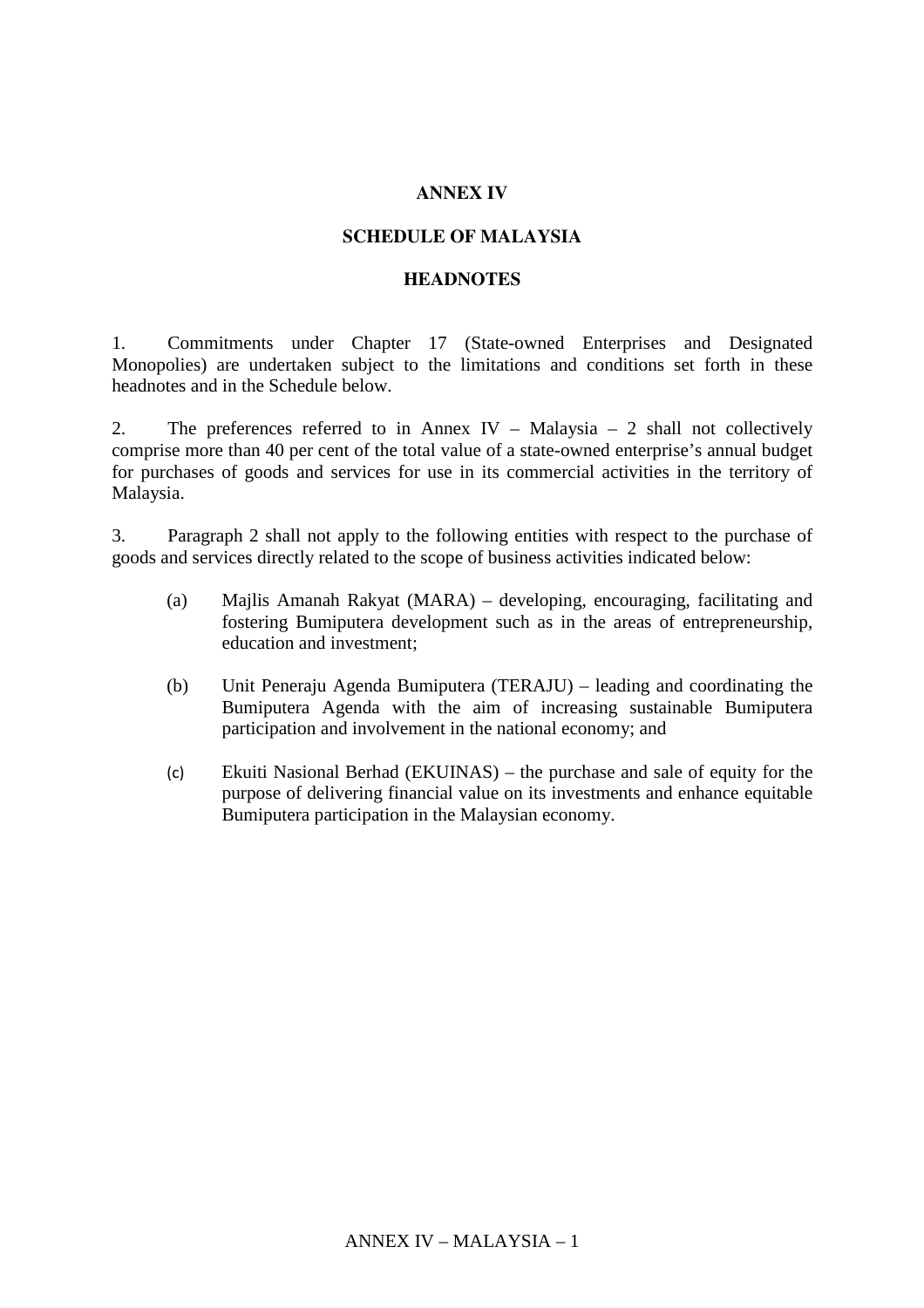| <b>Obligations Concerned:</b>                        |                                                                                                                                                                                                                                   | Article 17.4.1(a) and (b) (Non-discriminatory Treatment and<br><b>Commercial Considerations)</b><br>Article 17.4.2(a) and (b) (Non-discriminatory Treatment and<br><b>Commercial Considerations)</b><br>Article 17.6.1(a) (Non-commercial Assistance) and 17.6.2(a),<br>with respect to the production and sale of a good in competition<br>with a like good produced and sold by a covered investment in<br>the territory of Malaysia. |  |
|------------------------------------------------------|-----------------------------------------------------------------------------------------------------------------------------------------------------------------------------------------------------------------------------------|-----------------------------------------------------------------------------------------------------------------------------------------------------------------------------------------------------------------------------------------------------------------------------------------------------------------------------------------------------------------------------------------------------------------------------------------|--|
| <b>Entity:</b>                                       |                                                                                                                                                                                                                                   | All state-owned enterprises and designated monopolies                                                                                                                                                                                                                                                                                                                                                                                   |  |
| <b>Scope of Non-Conforming</b><br><b>Activities:</b> |                                                                                                                                                                                                                                   | With respect to Article $17.4.1(a)$ and (b) (Non-discriminatory<br>Treatment and Commercial Considerations) and Article<br>17.4.2(a) and (b) (Non-discriminatory Treatment and<br>Commercial Considerations), Malaysia may require the Entity<br>to accord preferential treatment in its purchases of goods or<br>services for use in its commercial activities in the territory of<br>Malaysia to goods or services sold by:           |  |
|                                                      | (a)                                                                                                                                                                                                                               | Bumiputera enterprises, pursuant to measures<br>implementing Bumiputera Affirmative Action <sup>1</sup> ;                                                                                                                                                                                                                                                                                                                               |  |
|                                                      | (b)                                                                                                                                                                                                                               | enterprises located in the states of Sabah and Sarawak,<br>pursuant to measures with the objective of promoting<br>economic development in those states; and                                                                                                                                                                                                                                                                            |  |
|                                                      | (c)                                                                                                                                                                                                                               | small and medium enterprises. <sup>2</sup>                                                                                                                                                                                                                                                                                                                                                                                              |  |
|                                                      | This reservation shall not apply with respect to Petroliam<br>Nasional Berhad (PETRONAS), its subsidiaries or any new,<br>reorganised or successor enterprise, when engaging in<br>upstream activities in the oil and gas sector. |                                                                                                                                                                                                                                                                                                                                                                                                                                         |  |
|                                                      |                                                                                                                                                                                                                                   | With respect to Article 17.6.1(a) (Non-commercial Assistance)<br>and $17.6.2(a)$ , Malaysia, its state enterprises or state-owned<br>enterprises may provide non-commercial assistance to<br>Bumiputera enterprises, pursuant to measures implementing<br>Bumiputera Affirmative Action.                                                                                                                                                |  |

 1 "Bumiputera Affirmative Action" is any measure that confers, safeguards, provides preference or render assistance, benefits or other forms of rights or interests to Bumiputera companies. Malaysia reserves the right to accord and grant Bumiputera status to eligble companies.

 $2$  The term "small and medium enterprises" has the same meaning as in Guidelines for New SME Definition, October 2013, or any successive definitions introduced by the Government of Malaysia.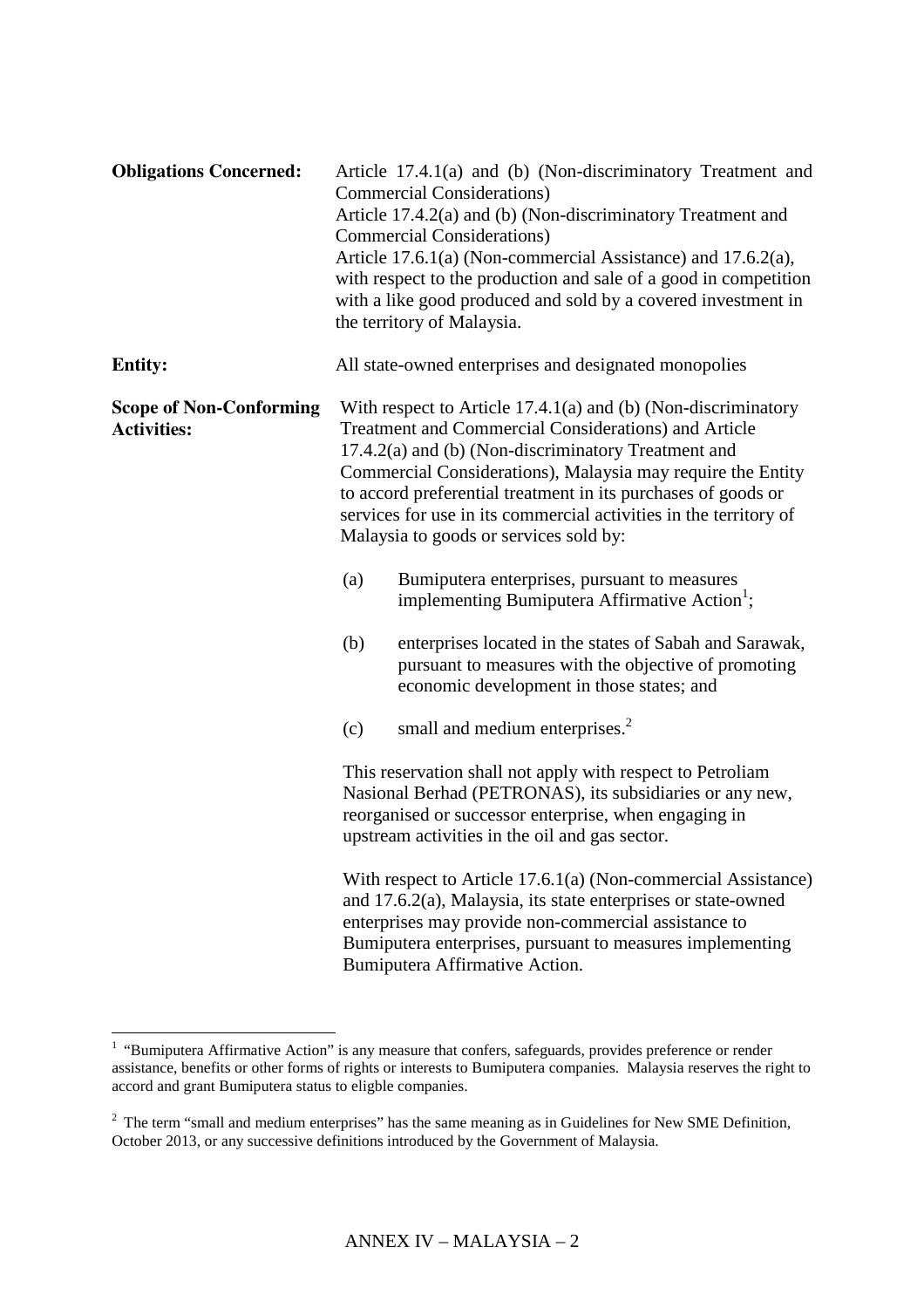| <b>Obligations Concerned:</b> |                                                                                                                                                                                                                                                                                                                                                                                                     | Article 17.4.1(a) (Non-discriminatory Treatment and<br><b>Commercial Considerations</b> )<br>Article 17.4.1(b) (Non-discriminatory Treatment and<br><b>Commercial Considerations)</b>       |  |  |
|-------------------------------|-----------------------------------------------------------------------------------------------------------------------------------------------------------------------------------------------------------------------------------------------------------------------------------------------------------------------------------------------------------------------------------------------------|---------------------------------------------------------------------------------------------------------------------------------------------------------------------------------------------|--|--|
| <b>Entity:</b>                |                                                                                                                                                                                                                                                                                                                                                                                                     | Petroliam Nasional Berhad (PETRONAS), its subsidiaries or<br>any new, reorganised or successor enterprise.                                                                                  |  |  |
| <b>Activities:</b>            | <b>Scope of Non-Conforming</b> With respect to Article 17.4.1(a) (Non-discriminatory Treatment<br>and Commercial Considerations) and 17.4.1(b), the Entity may<br>accord preferences to Malaysian enterprises in its purchase of<br>goods or services when engaging in upstream activities in the oil<br>and gas sector in the territory of Malaysia except for the<br>following goods or services: |                                                                                                                                                                                             |  |  |
|                               | (a)                                                                                                                                                                                                                                                                                                                                                                                                 | Seismic Data Acquisition;                                                                                                                                                                   |  |  |
|                               | (b)                                                                                                                                                                                                                                                                                                                                                                                                 | Directional Drilling Services, Gyro While Drilling<br>Services, Measurement While Drilling Services and<br>Logging While Drilling Services;                                                 |  |  |
|                               | (c)                                                                                                                                                                                                                                                                                                                                                                                                 | <b>Cementing Related Services;</b>                                                                                                                                                          |  |  |
|                               | (d)                                                                                                                                                                                                                                                                                                                                                                                                 | Gas Turbines and Related Maintenance and Repair<br>Services;                                                                                                                                |  |  |
|                               | (e)                                                                                                                                                                                                                                                                                                                                                                                                 | Control Valve Services;                                                                                                                                                                     |  |  |
|                               | (f)                                                                                                                                                                                                                                                                                                                                                                                                 | <b>Oil Country Tubular Goods;</b>                                                                                                                                                           |  |  |
|                               | (g)                                                                                                                                                                                                                                                                                                                                                                                                 | <b>Induction Motors Services;</b>                                                                                                                                                           |  |  |
|                               | (h)                                                                                                                                                                                                                                                                                                                                                                                                 | Distributed Control System (DCS) Services;                                                                                                                                                  |  |  |
|                               | (i)                                                                                                                                                                                                                                                                                                                                                                                                 | <b>Transformer Services;</b>                                                                                                                                                                |  |  |
|                               | (j)                                                                                                                                                                                                                                                                                                                                                                                                 | Structural Steel;                                                                                                                                                                           |  |  |
|                               | (k)                                                                                                                                                                                                                                                                                                                                                                                                 | Linepipes; and                                                                                                                                                                              |  |  |
|                               | (1)                                                                                                                                                                                                                                                                                                                                                                                                 | Process Pipes.                                                                                                                                                                              |  |  |
|                               |                                                                                                                                                                                                                                                                                                                                                                                                     | For the first year after signature of this Agreement, the<br>preferences referred to above shall not comprise more than 70<br>per cent of the total value of the Entity's annual budget for |  |  |

purchases of goods and services for use in its upstream activities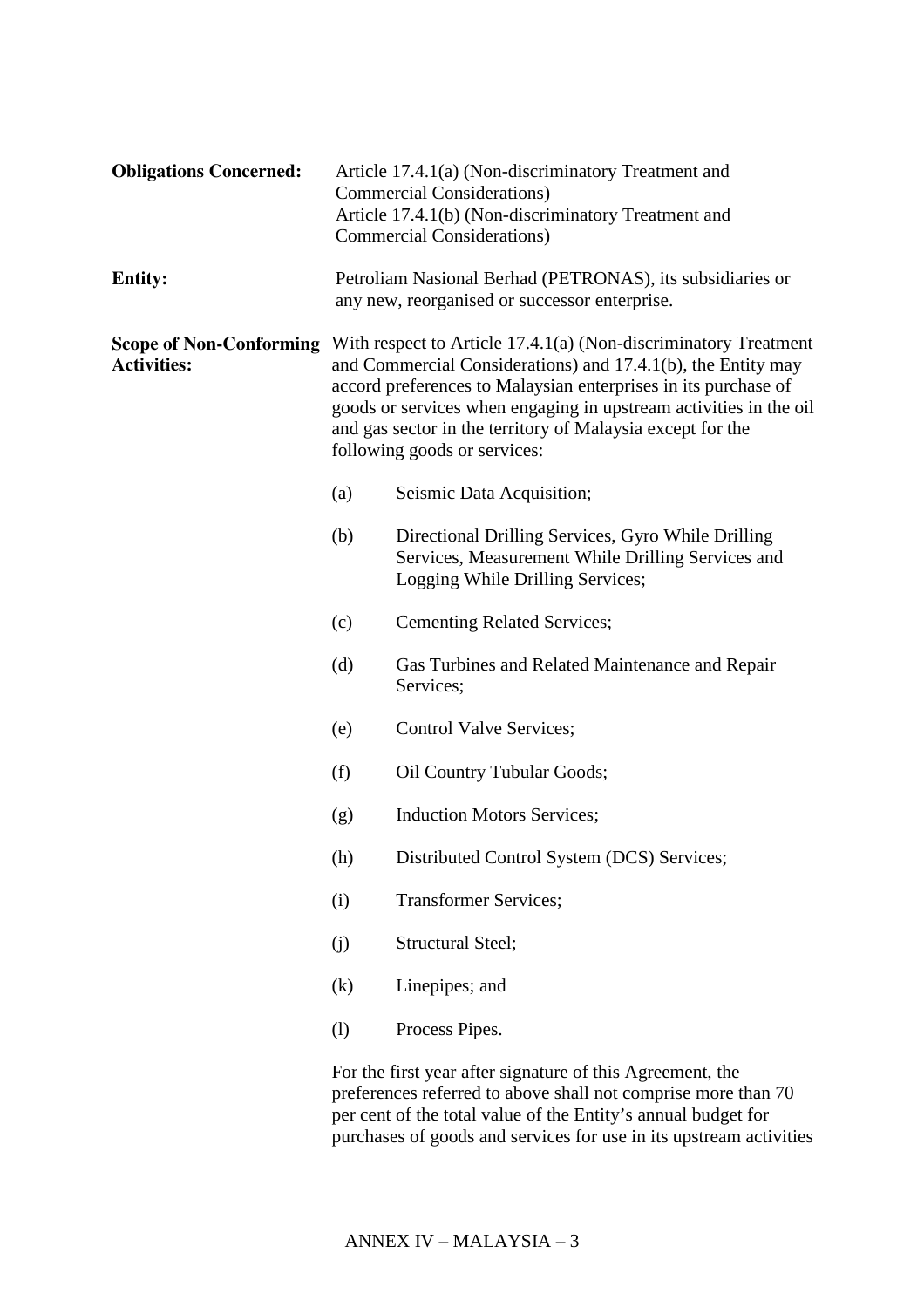in the territory of Malaysia.

For the second and third years after signature of this Agreement, the preferences shall not comprise more than 65 per cent of the total value of the Entity's annual budget for purchases of goods and services for use in its upstream activities in the territory of Malaysia.

For the fourth year after signature of this Agreement, the preferences shall not comprise more than 60 per cent of the Entity's annual budget for purchases of goods and services for use in its upstream activities in the territory of Malaysia.

For the fifth year after signature of this Agreement, the preferences shall not comprise more than 50 per cent of the Entity's annual budget for purchases of goods and services for use in its upstream activities in the territory of Malaysia.

For the sixth year after signature of this Agreement and thereafter, the preferences shall not comprise more than 40 per cent of the Entity's annual budget for purchases of goods and services for use in its upstream activities in the territory of Malaysia.

Note: *Petroleum Development Act 1974* (PDA 1974) vested PETRONAS with the entire ownership in, and the exclusive rights, powers, liberties and privileges of exploring, exploiting, winning and obtaining and commercialising of conventional and unconventional petroleum and hydrocarbon resources, whether onshore or offshore of Malaysia.

In addition, pursuant to PDA 1974, PETRONAS is designated as the sole entity that may award petroleum arrangements and other related contracts for exploration, development and production activities in Malaysia.

Parties recognise that the fact that PETRONAS is the sole authority designated to award petroleum arrangements and other related contracts to other companies to engage in exploration, development and production of petroleum and hydrocarbon resources does not mean that PETRONAS is a designated monopoly for the purposes of Article 17.4.2 (Nondiscriminatory Treatment and Commercial Considerations).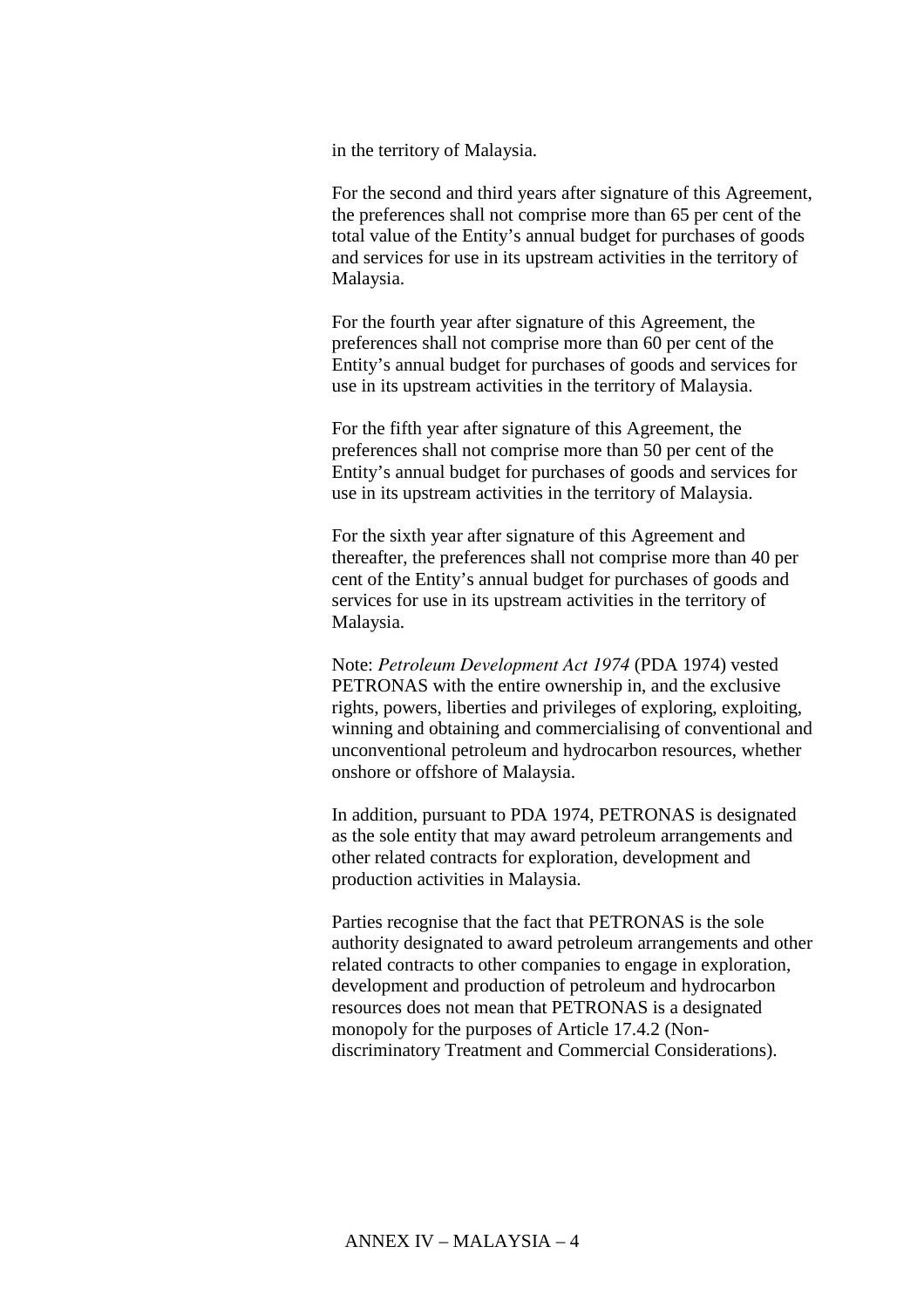| <b>Obligations Concerned:</b>                        | Article 17.4.1(a) (Non-discriminatory Treatment and<br><b>Commercial Considerations</b> )<br>Article 17.4.1(c) (Non-discriminatory Treatment and<br><b>Commercial Considerations</b> )                                |  |
|------------------------------------------------------|-----------------------------------------------------------------------------------------------------------------------------------------------------------------------------------------------------------------------|--|
| <b>Entity:</b>                                       | Petroliam Nasional Berhad (PETRONAS), its subsidiaries or<br>any new, reorganised or successor enterprise.                                                                                                            |  |
| <b>Scope of Non-Conforming</b><br><b>Activities:</b> | With respect to Article $17.4.1(a)$ (Non-discriminatory<br>Treatment and Commercial Considerations), the Entity may<br>sell natural gas and its byproducts at below market rates:                                     |  |
|                                                      | to consumers in the power or non-power sector or to<br>(a)<br>residential consumers, in the territory of Malaysia for<br>the purpose of ensuring adequate supply and affordable<br>prices for the general public; and |  |
|                                                      | (b)<br>to the general public in the territory of Malaysia for the<br>use of Natural Gas Vehicles for the purpose of<br>promoting the use of gas fuel for environmental<br>purposes.                                   |  |
|                                                      | With respect to Article $17.4.1(c)$ (Non-discriminatory<br>Treatment and Commercial Considerations), Malaysia may<br>accord preferences to Malaysian persons in the sale of such<br>goods.                            |  |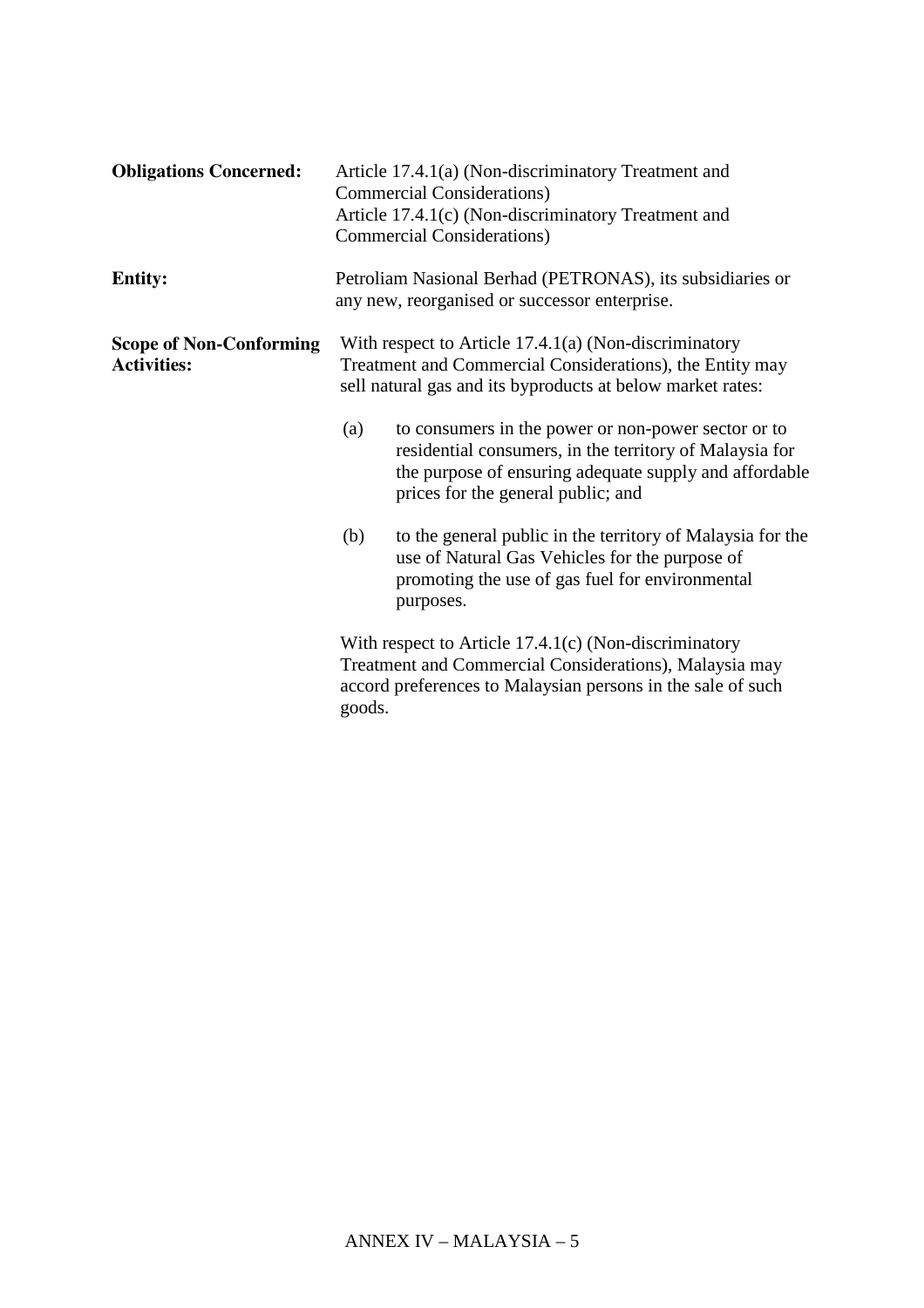| <b>Obligations Concerned:</b>                        | of Malaysia                                                                                                                                                                                                                                                                                                                                                                                                                                                                                                                                       |                                               | Article 17.6.1(a) (Non-commercial Assistance), with respect to<br>the production and sale of a good in competition with a like<br>good produced and sold by a covered investment in the territory                  |  |  |  |
|------------------------------------------------------|---------------------------------------------------------------------------------------------------------------------------------------------------------------------------------------------------------------------------------------------------------------------------------------------------------------------------------------------------------------------------------------------------------------------------------------------------------------------------------------------------------------------------------------------------|-----------------------------------------------|--------------------------------------------------------------------------------------------------------------------------------------------------------------------------------------------------------------------|--|--|--|
|                                                      |                                                                                                                                                                                                                                                                                                                                                                                                                                                                                                                                                   | Article 17.6.1(b) (Non-commercial Assistance) |                                                                                                                                                                                                                    |  |  |  |
| <b>Entity:</b>                                       |                                                                                                                                                                                                                                                                                                                                                                                                                                                                                                                                                   |                                               | Petroliam Nasional Berhad (PETRONAS), its subsidiaries or<br>any new, reorganised or successor enterprise.                                                                                                         |  |  |  |
| <b>Scope of Non-Conforming</b><br><b>Activities:</b> | With respect to Article 17.6.1(a) (Non-commercial Assistance)<br>and Article 17.6.1(b), Malaysia may provide the Entity with<br>non-commercial assistance in the following circumstances:                                                                                                                                                                                                                                                                                                                                                         |                                               |                                                                                                                                                                                                                    |  |  |  |
|                                                      | (a)<br>to compensate the Entity for carrying out government-<br>mandated projects in the territory of Malaysia outside<br>the oil and gas sector with social implications and<br>economic development objectives; and                                                                                                                                                                                                                                                                                                                             |                                               |                                                                                                                                                                                                                    |  |  |  |
|                                                      | (b)                                                                                                                                                                                                                                                                                                                                                                                                                                                                                                                                               |                                               | to compensate the Entity for the sale of natural gas and<br>its byproducts at below market rates:                                                                                                                  |  |  |  |
|                                                      |                                                                                                                                                                                                                                                                                                                                                                                                                                                                                                                                                   | (i)                                           | to consumers in the power or non-power sector,<br>or to residential consumers, in the territory of<br>Malaysia for the purpose of ensuring adequate<br>supply and affordable prices for the general<br>public; and |  |  |  |
|                                                      |                                                                                                                                                                                                                                                                                                                                                                                                                                                                                                                                                   | (ii)                                          | to the general public in the territory of Malaysia<br>for the use of Natural Gas Vehicles for the<br>purpose of promoting the use of gas fuel for<br>environmental purposes,                                       |  |  |  |
|                                                      | provided that the government-mandated project does not itself<br>confer an advantage to the Entity in its commercial activities.                                                                                                                                                                                                                                                                                                                                                                                                                  |                                               |                                                                                                                                                                                                                    |  |  |  |
|                                                      | With respect to Article $17.6.1(a)$ (Non-discriminatory<br>Treatment and Commercial Considerations), Malaysia may<br>provide the Entity with non-commercial assistance as<br>compensation for carrying out government-mandated projects<br>in the oil and gas sector necessary to ensure an adequate and<br>sustainable supply of hydrocarbons or to develop capacity in<br>the domestic oil and gas sector, provided that the government-<br>mandated project does not itself confer an advantage to the<br>Entity in its commercial activities. |                                               |                                                                                                                                                                                                                    |  |  |  |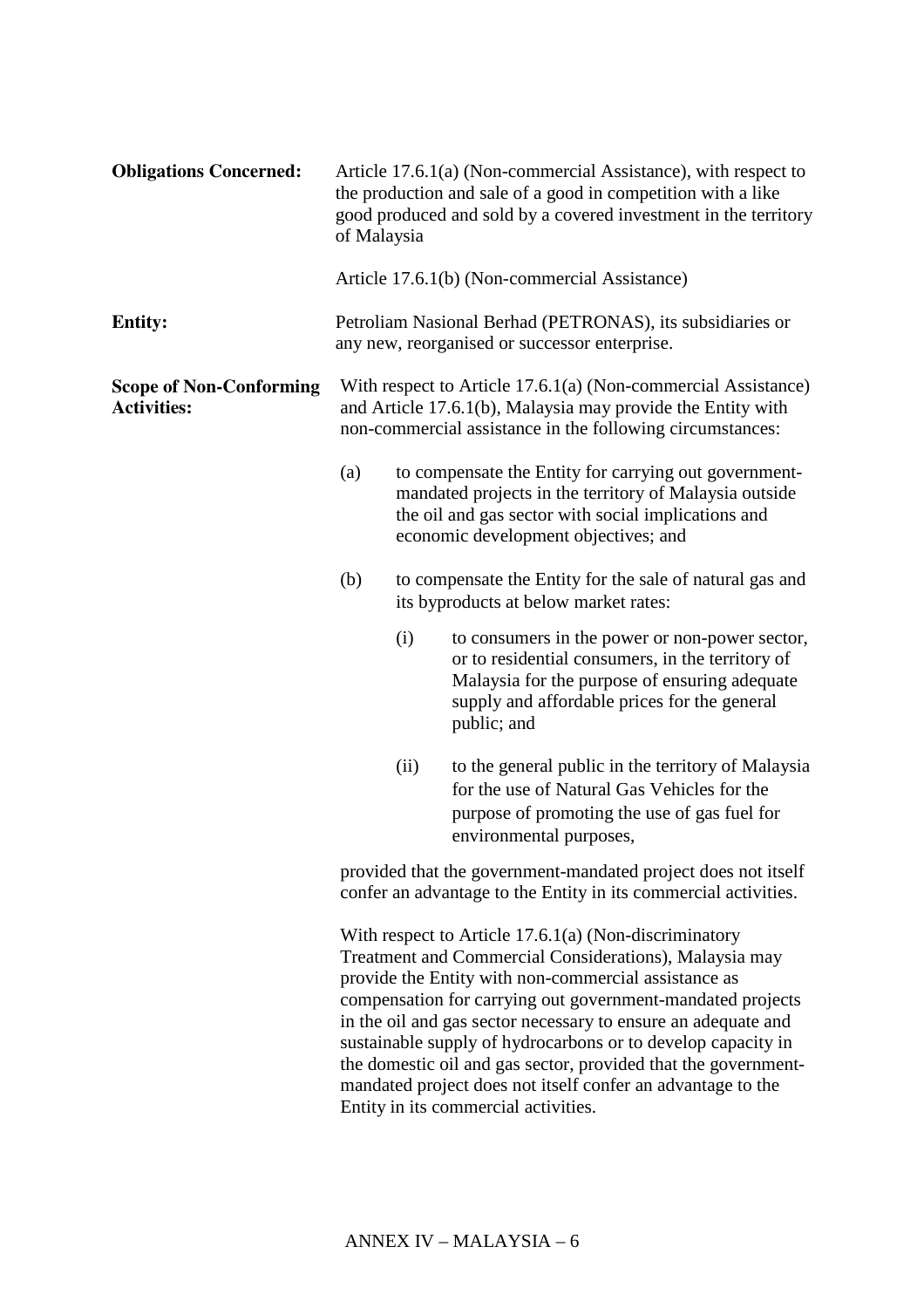| <b>Obligations Concerned:</b>                        | Article 17.4.1(a) (Non-discriminatory Treatment and<br><b>Commercial Considerations</b> )<br>Article 17.4.1(b) (Non-discriminatory Treatment and<br><b>Commercial Considerations</b> )                                                                                                                                                                                                                    |
|------------------------------------------------------|-----------------------------------------------------------------------------------------------------------------------------------------------------------------------------------------------------------------------------------------------------------------------------------------------------------------------------------------------------------------------------------------------------------|
| <b>Entity:</b>                                       | Felda Global Ventures Berhad or any new, reorganised or<br>successor enterprise or entity.                                                                                                                                                                                                                                                                                                                |
| <b>Scope of Non-Conforming</b><br><b>Activities:</b> | With respect to Article 17.4.1(a) (Non-discriminatory<br><b>Treatment and Commercial Considerations) and Article</b><br>17.4.1(b), Felda Global Ventures Berhad may accord<br>preferential treatment in its purchases of goods for the purpose<br>of commercial resale to goods produced by its members or<br>settlers who are participants in Federal Land Development<br>Authority development schemes. |
| <b>Measures:</b>                                     | Land Development Ordinance 1956                                                                                                                                                                                                                                                                                                                                                                           |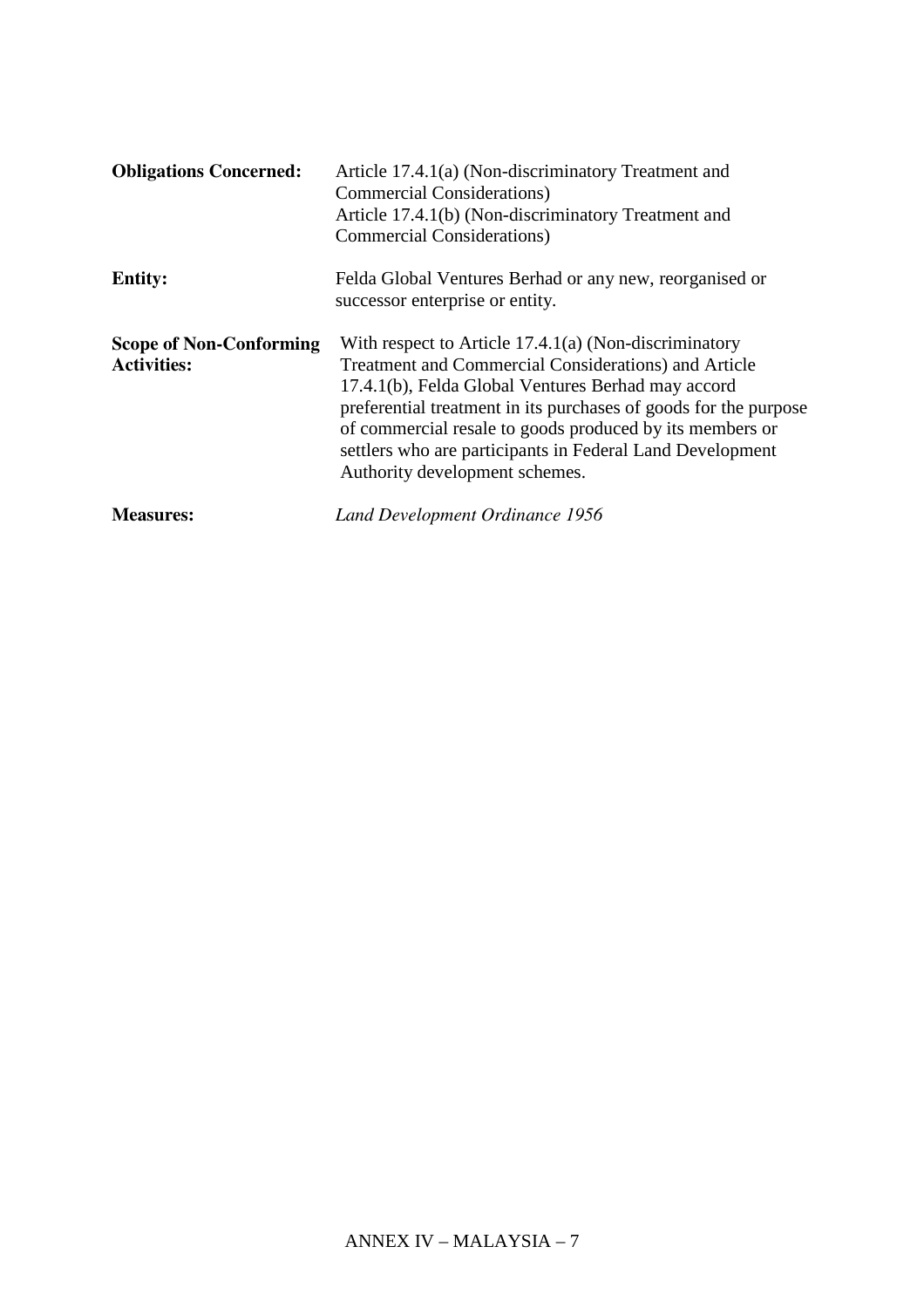| <b>Entity:</b><br>All existing and future Development Financial Institutions<br><b>Scope of Non-Conforming</b><br>With respect to Article $17.4.1(a)$ (Non-discriminatory<br>Treatment and Commercial Considerations) and Article<br><b>Activities:</b><br>$17.4.1(c)$ , the Entity provides financial services within the<br>territory of Malaysia for the purposes of promoting<br>development. Such financial services are not intended to<br>displace or impede financial services supplied by privately-<br>owned enterprises from the relevant market.<br>The Entity may accord preferences to Malaysian persons in the<br>supply of such financial services.<br>"Development Financial Institutions" means institutions which<br>carry on any activity, whether for profit or otherwise, with or<br>without any Government funding, with the purpose of<br>promoting development in the financial, industrial,<br>agricultural, commercial or other economic sector, including<br>the provision of capital or other credit facility; and for the<br>purposes of this definition, "development" includes the<br>commencement of any new industrial, agricultural,<br>commercial or other economic venture or the expansion or<br>improvement of any such existing venture. "Development, 146531(p)6(y)-0,2<br>Financial Institutions" includes but isomoniiin(i)idd21b70d (490.14657)-0.13643 | <b>Obligations Concerned:</b> | Article 17.4.1(a) (Non-discriminatory Treatment and<br><b>Commercial Considerations</b> )<br>Article 17.4.1(c) (Non-discriminatory Treatment and<br><b>Commercial Considerations</b> ) |
|-----------------------------------------------------------------------------------------------------------------------------------------------------------------------------------------------------------------------------------------------------------------------------------------------------------------------------------------------------------------------------------------------------------------------------------------------------------------------------------------------------------------------------------------------------------------------------------------------------------------------------------------------------------------------------------------------------------------------------------------------------------------------------------------------------------------------------------------------------------------------------------------------------------------------------------------------------------------------------------------------------------------------------------------------------------------------------------------------------------------------------------------------------------------------------------------------------------------------------------------------------------------------------------------------------------------------------------------------------------------------------------------------------|-------------------------------|----------------------------------------------------------------------------------------------------------------------------------------------------------------------------------------|
|                                                                                                                                                                                                                                                                                                                                                                                                                                                                                                                                                                                                                                                                                                                                                                                                                                                                                                                                                                                                                                                                                                                                                                                                                                                                                                                                                                                                     |                               |                                                                                                                                                                                        |
|                                                                                                                                                                                                                                                                                                                                                                                                                                                                                                                                                                                                                                                                                                                                                                                                                                                                                                                                                                                                                                                                                                                                                                                                                                                                                                                                                                                                     |                               |                                                                                                                                                                                        |